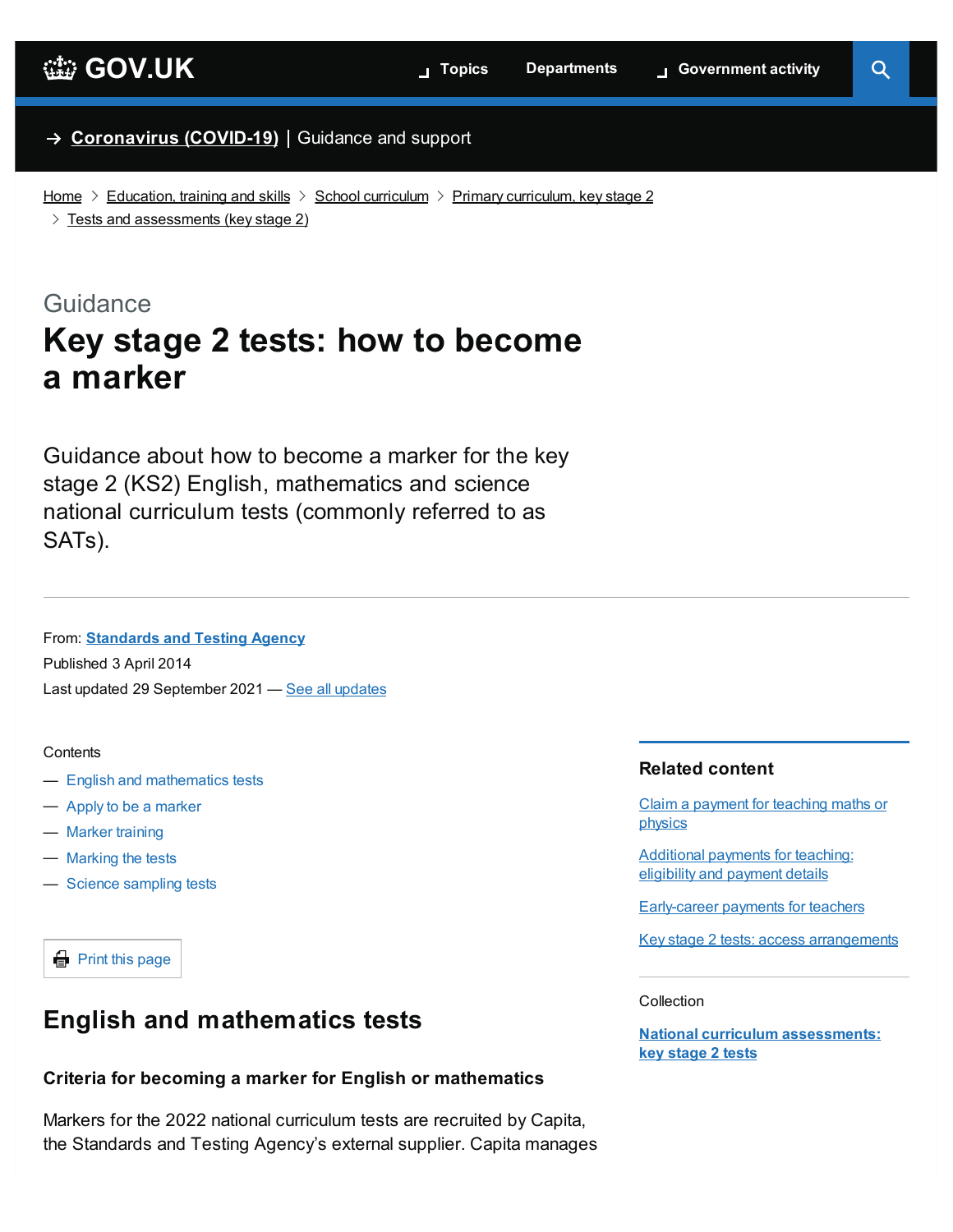the relationship with markers. Capita is working with the Scottish Qualifications Authority (SQA), which is leading on delivering KS2 marking.

There are 3 types of markers—regular, specialist and braille.

Regular markers must either be:

- an undergraduate, undertaking the final year of a recognised course in primary school teaching
- a graduate, undertaking a recognised postgraduate course in primary school teaching or a postgraduate teacher training programme in secondary school teaching, specialising in either mathematics or English
- a primary school teacher
- a secondary school teacher, specialising in either mathematics or English

Regular markers are required to use professional judgement and subject specific knowledge to apply the mark scheme.

Specialist markers must have either:

- qualified teacher status with a minimum of one full academic year's teaching (preferably at primary school)
- marked national curriculum tests in the last 5 years

Specialist markers are required to use professional judgement and subject specific knowledge to interpret pupil responses and the mark scheme.

Braille markers must meet the specialist marker criteria above and must have a relevant qualification in Unified English Braille (UEB).

All markers will need to be able to work accurately at speed and demonstrate a positive approach to pupils' work.

# <span id="page-1-0"></span>**Apply to be a marker**

Previous KS2 markers are now being invited to apply for roles for the 2022 test cycle.

New applicants can register their interest in applying for a regular, specialist or braille marker role.

If you are interested in applying for a marker role, please visit [www.capita-sta.co.uk,](https://www.capita-sta.co.uk/) where you will be able to access role profiles, read the employment criteria and register your interest to mark. You can also see our **[Privacy](https://www.gov.uk/government/publications/privacy-notice-sta-markers-and-coders) Policy**.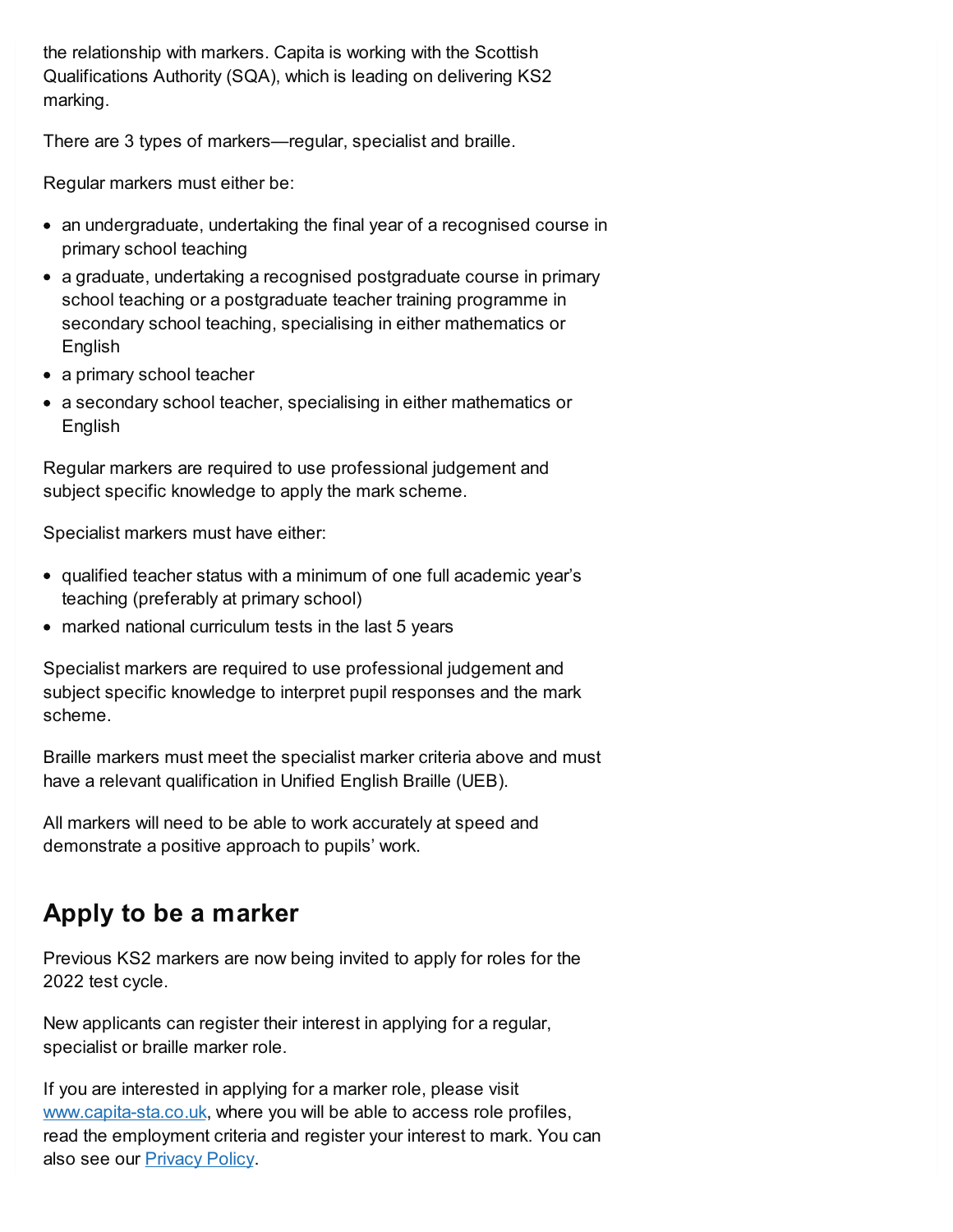# <span id="page-2-1"></span>**Marker training**

Approved applicants will receive full training on the marking process and how to apply the mark scheme accurately. This will include online elearning, virtual training, and ongoing support from a marking supervisor.

The virtual mark scheme training meeting will take place in May, shortly after pupils take the tests. This meeting will ensure approved applicants understand the marking procedures. It will also introduce them to the support network available throughout the process.

After the virtual training meeting, approved applicants will demonstrate their ability to mark accurately and consistently by marking a set of practice scripts. They will also mark qualification scripts to demonstrate that they can accurately apply the mark scheme before being approved to mark pupil responses.

### <span id="page-2-2"></span>**Marking the tests**

If successful at marking qualification scripts, approved applicants will start marking test scripts in May through to June. They will usually complete their marking within 3 weeks. Marking accuracy will be assessed throughout the marking period to ensure that all markers are marking to the agreed standard.

# <span id="page-2-3"></span>**Science sampling tests**

There will be no science sampling tests in the academic year 2021/22. We will confirm arrangements for 2022/23 in due course.

<span id="page-2-0"></span>Published 3 April 2014 Last updated 29 September 2021  $+$  show all updates

 $\bigoplus$  Print this page

**Explore the topic**

**Tests and [assessments](https://www.gov.uk/education/primary-curriculum-key-stage-2-tests-and-assessments) (key stage 2)**

| Is this page useful? |    |  |                                 |
|----------------------|----|--|---------------------------------|
| Yes                  | No |  | Report a problem with this page |